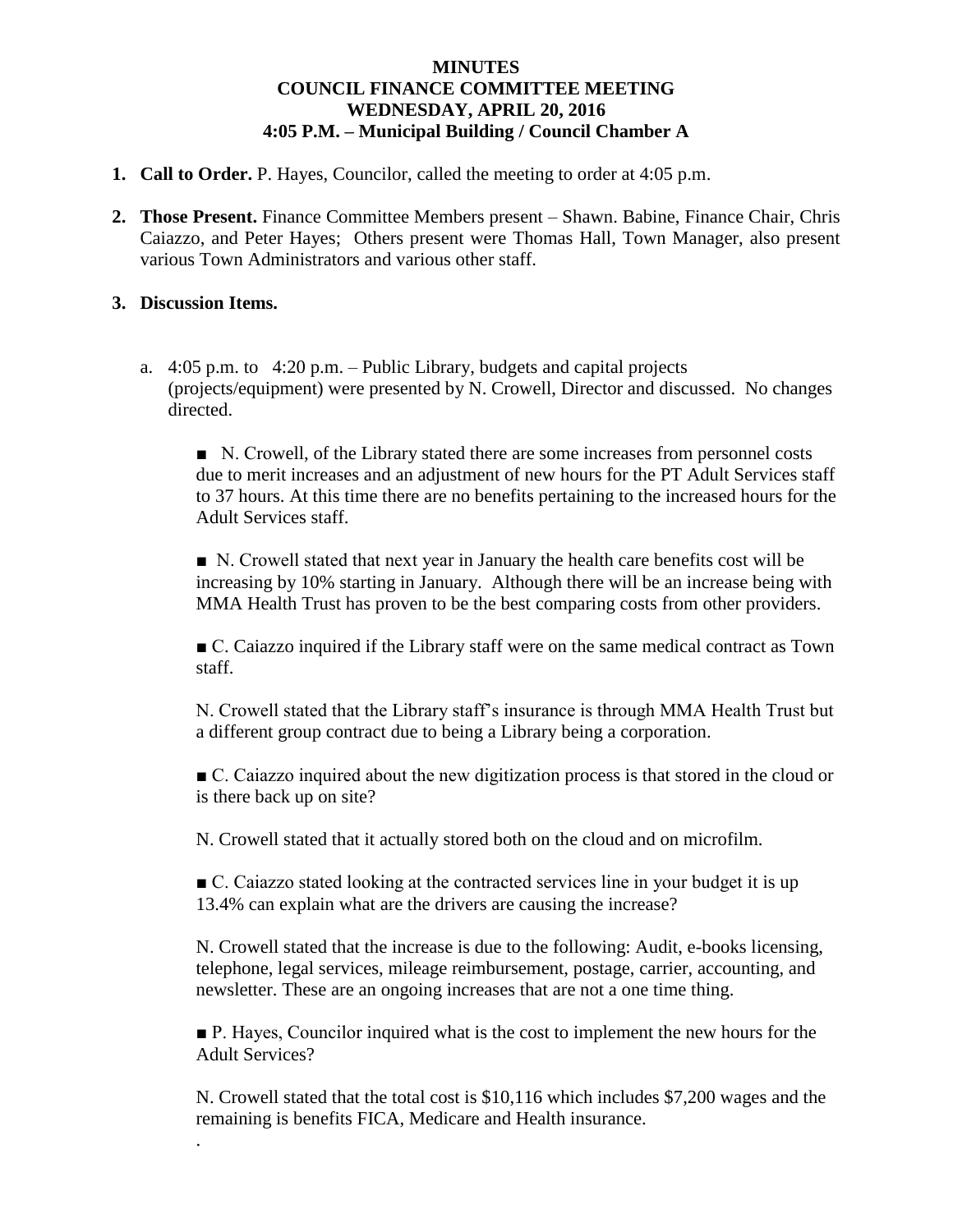■ P. Hayes, Councilor inquired about the natural gas increase why has it increase when fuel has been going down?

N. Crowell stated that it is the heating system for the building which is a multi-year contract. Sometime the multi-year contract is a good thing and sometime it is not.

■ C. Caiazzo inquired if the Library contract for natural gas was with the Town or on their own?

N. Crowell stated that the Library is on their own with the natural gas contract. The Library has a vendor that has multiple contract with different municipalities which aids us in getting a fair rate for our contract.

b. 4:20 p.m. to 4:44 p.m. – SEDCO, budget were presented by Karen Martin, Director and discussed. No changes directed.

K. Martin, Director gave a brief overview of stating that wages are increased at 3.6% of which 3% are wages and benefits, and contracted services is our standard operating budget. Also within this budget there has been just a realignment to show the cost of the Property and Casualty insurance that has normally resided in the Town Budget. Without the Property and Casualty our budget has gone up only 1.4% a total of \$600 for increased internet speed and a \$25 per month cleaning service.

 K. Martin stated that she would like to touch upon some of SEDCO's accomplishments. We devoted a lot of time to make the website user friendly and speak to all parts of the Town. Regardless if one is growing their business or if a business is looking to come to Scarborough. We have had interest from all over the country and overseas as well. SEDCO plans to add to the web a visitor business site to compliment what is already on the site.

■ P. Hayes inquired what types of pings SEDCO is getting on the web from international countries.

K. Martin the top pings are Scarborough 101 and the how to areas. We feel that next year we will have a better idea of where the interests lie. We are doing a joint development site with 5 total municipalities.

■ C. Caiazzo inquired if there has been any face to face interaction with businesses and the kind of volume?

K. Martin stated that are a couple things that happen locally are we reach out through ads, Chamber of Commerce, Counseling for businesses starting up that need guidance, assisting a company partner with a bank . It is SEDCO's aim to have clients leaving with a positive image of our community.

■ C. Caiazzo requested to know how SEDCO is working with other departments in Town on such things as branding and other things

K. Martin works with various departments particularly if they are looking for information. We have a core competency when it comes to what is going on in the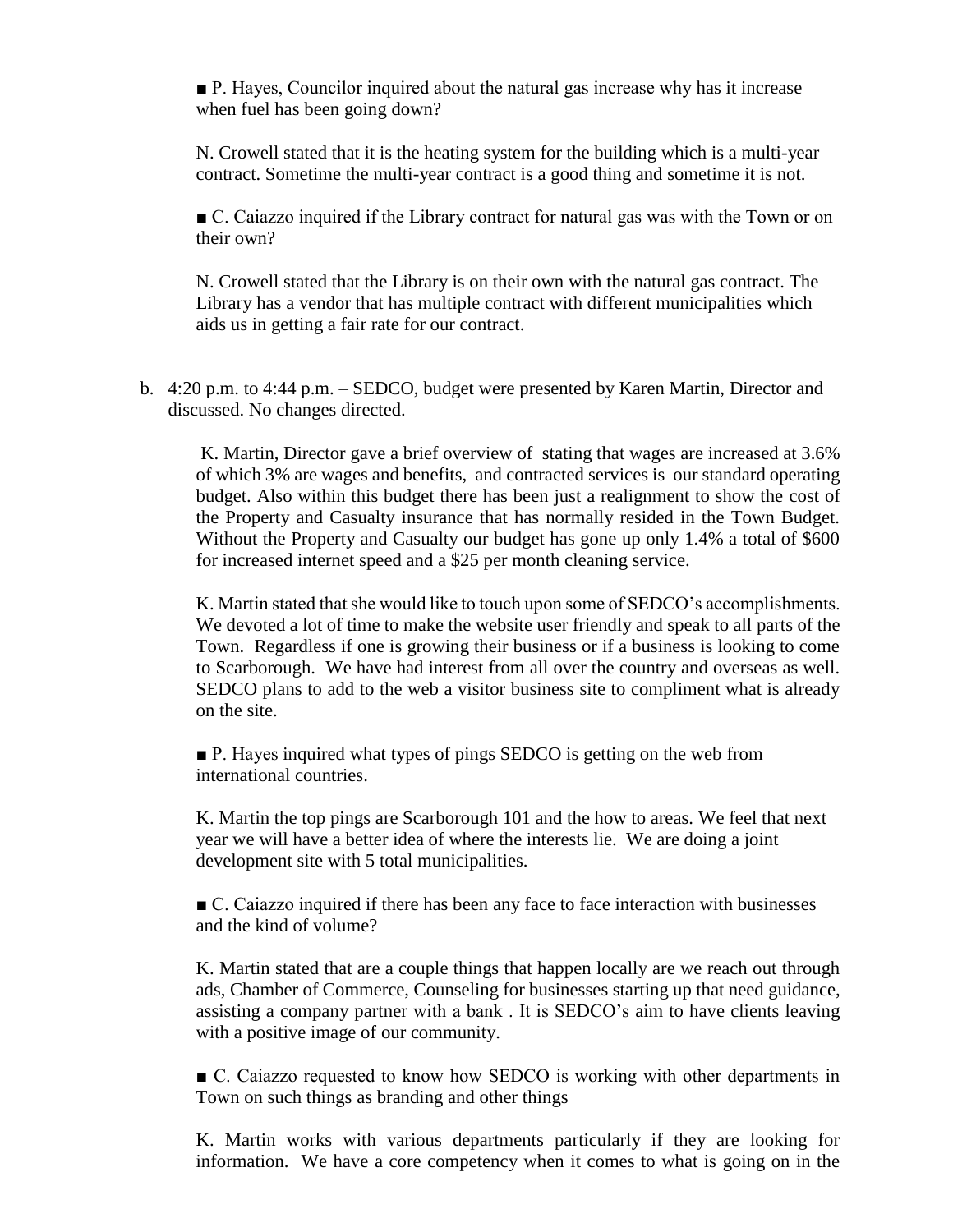community and can assist departments particularly when working on grants. We work very closely with the Planning department when working on ordinances or changes. We feel strongly about being involved in the Comprehensive Plan, the Manager did reach out to us about the Star communities. We are committed to working with the Town on that project.

■ S. Babine thanked Ms. Martin and Mr. Freeman for the assistance that they have given the Finance Committee throughout the budget process. S. Babine would like in the future after touching base with the Town Council Chair to set up a workshop with SEDCO for the Town Council. S. Babine would like to see the focus be on the development of Haigis Parkway and what the challenges are.

T. Hall stated the Council gave a directive towards better communication with the community. Mr. Hall gave credit to Ms. Martin for all efforts in organizing staff to work on the newsletter task force that is making major steps in better communications. Karen brings a great energy and exuberance to the tasks and has a knack for bringing people together to work on these projects.

c. 4:45 p.m. to 4:55 p.m. – Finance budget and capital projects was presented by Ruth Porter and discussed. No changes directed.

**T.** Hall stated that R. Porter, Finance Director has some news that Standard  $\&$ Poore's has upgraded the Town of Scarborough's Credit Rating to AA+ 1.

■ R. Porter stated the upgrade is partially due to how Scarborough has taken control of the Haigis Parkway Tiff and other factors. In the near future we will receive a letter stating all the improvements that have warranted the upgrade of Scarborough's credit rating.

■ R. Porter informed the committee that revenues generated from Excise were increased by \$139 and as of yesterday are 89 % collected. Therefore we are on track to collect what was estimated for the current budget year.

■ R. Porter stated that the Homestead Exemption is currently at \$10,000 and will be going to \$15,000 in the FY2017 budget and we receive reimbursement by the State.

■ C. Caiazzo inquired on the revenue side can you explain the difference in investment interest between FY2015 and FY2016?

 $\blacksquare$  R. Porter stated that the investment market has not been that great only like 1% back in the day Scarborough used to get 17% not so today.

■ S. Babine stated that the bond premiums in 2015 is only for the Town not for the Schools.

■ P. Hayes inquired that any new positions are not included in the proposed budget?

■ R. Porter stated that there are no positions in the proposed budget but it will be discussed at a later date.